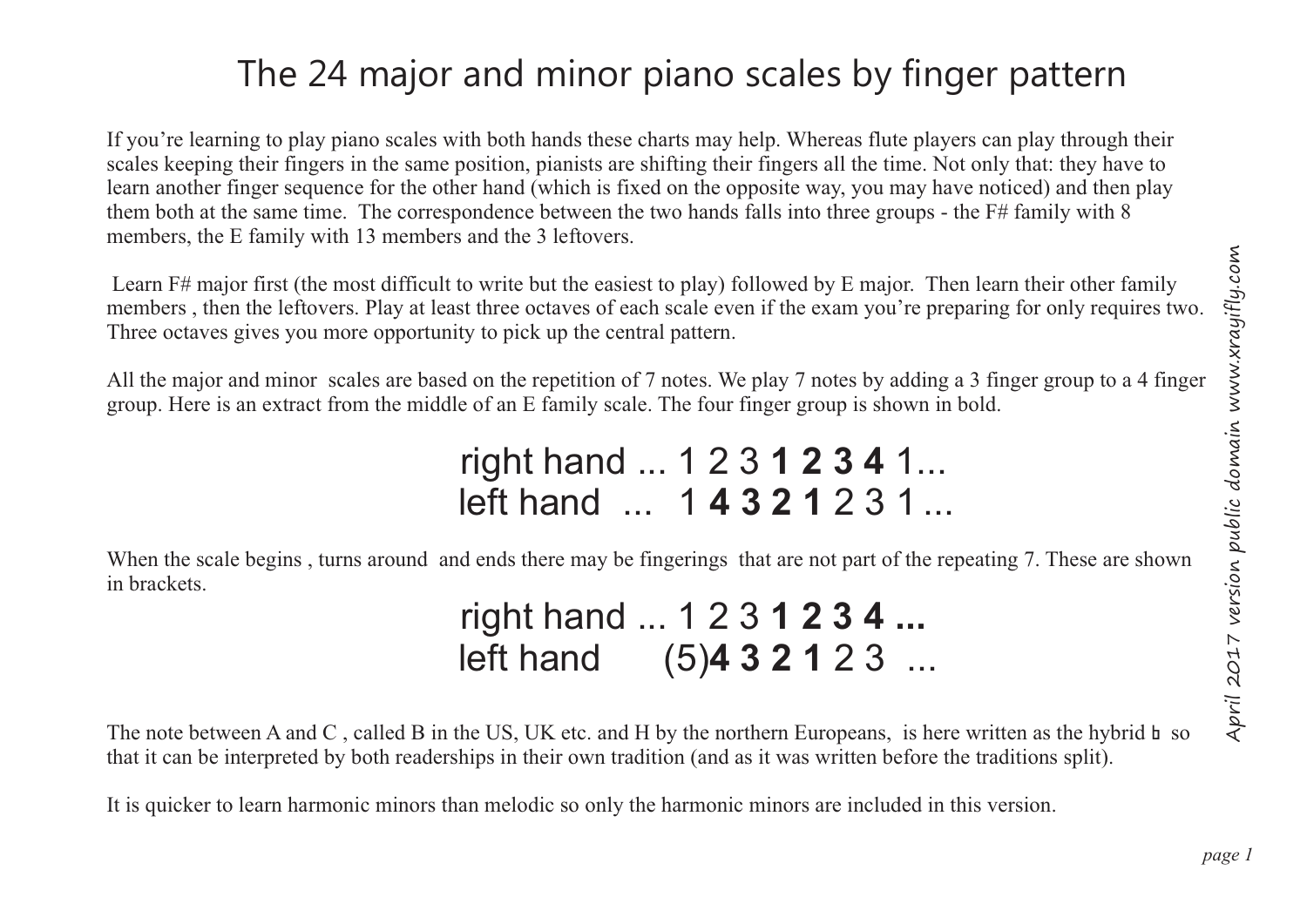The F# Group F# major, E<sup>b</sup> minor, D<sup>b</sup> major, B<sup>b</sup> minor, a major, b minor, F major, F minor

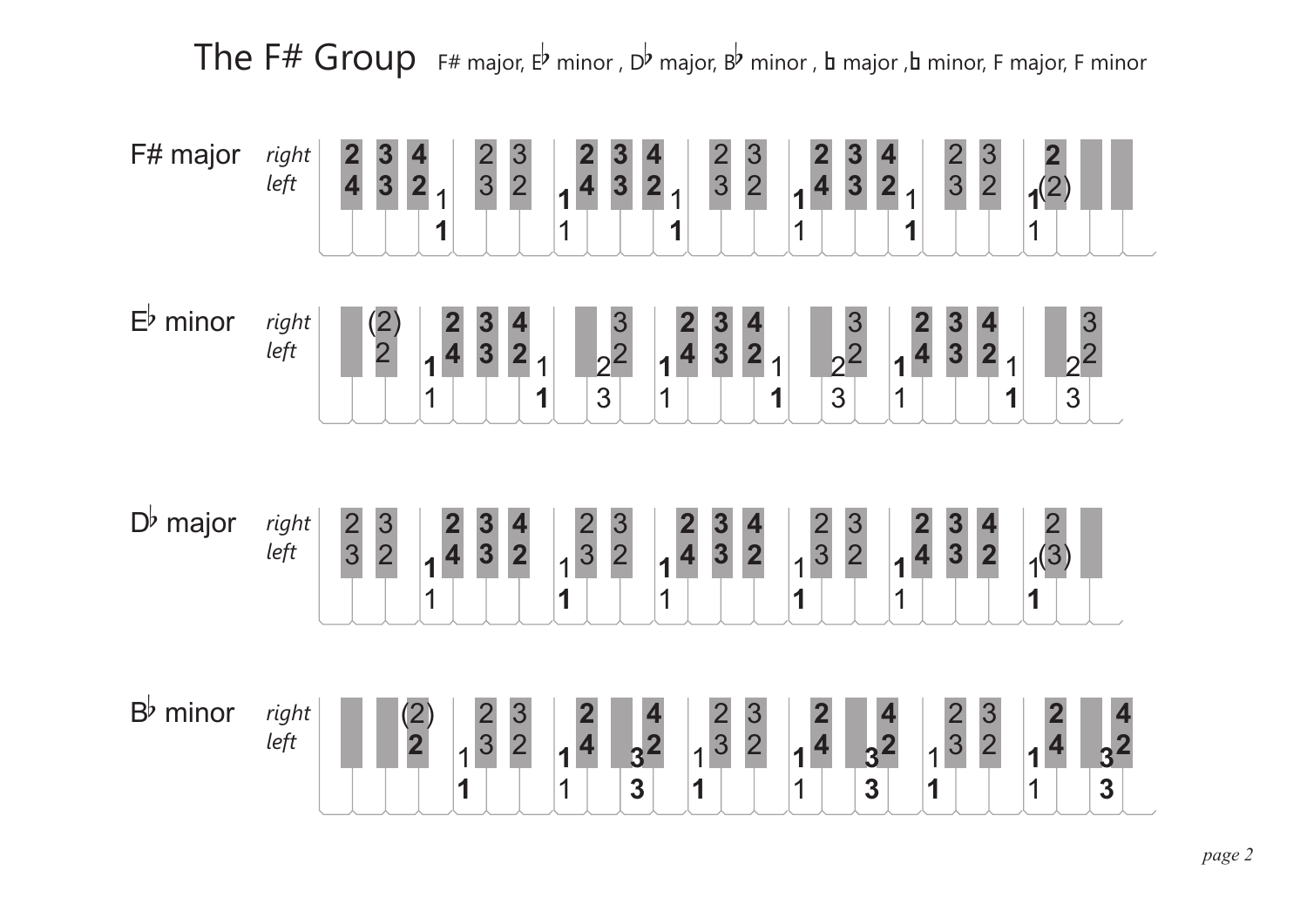| <b>b</b> major | $\frac{3}{2}$<br>$\frac{3}{2}$<br>$\frac{3}{2}$<br>$\frac{2}{3}$<br>$\frac{2}{3}$<br>$\frac{2}{4}$<br>$\begin{array}{c} 3 \\ 3 \end{array}$<br>$\frac{2}{4}$<br>$\frac{3}{3}$<br>4<br>2<br>$rac{2}{3}$<br>$\overline{\mathbf{4}}$<br>$\overline{\mathbf{3}}$<br>$\overline{2}$<br>$\frac{2}{(5)}$<br>1<br>1<br>right<br>left<br>(4)<br>1<br>1<br>1<br>1<br>$\mathbf 1$<br>1                                                                                                                                                                                                                                 |
|----------------|-------------------------------------------------------------------------------------------------------------------------------------------------------------------------------------------------------------------------------------------------------------------------------------------------------------------------------------------------------------------------------------------------------------------------------------------------------------------------------------------------------------------------------------------------------------------------------------------------------------|
| <b>b</b> minor | $\begin{array}{c}\n2 \\ 3 \\ 3\n\end{array}$<br>4<br>2<br>4<br>$\overline{3}_3$<br>4 <sub>3</sub><br>33<br>4 <sub>3</sub><br>4 <sub>3</sub><br>$\overline{2}$<br>$^{2}(5)$<br>$\vert$ 1<br>$\overline{\mathbf{1}}$<br>1<br>$\overline{\mathbf{1}}$<br>right<br>1<br>$\overline{2}$<br>$\overline{\mathbf{3}}$<br>left<br>$\overline{\mathbf{3}}$<br>$\overline{2}$<br>$\overline{\mathbf{3}}$<br>$\overline{1}$<br>$\overline{2}$<br>$\vert(4)\vert$<br>1<br>1<br>$\mathbf 1$<br>1<br>1                                                                                                                     |
| F major        | $\overline{\mathbf{2}}$<br>3 <sup>2</sup><br>$\frac{3^2}{3}$<br>$\frac{2}{4}$<br>$\mathbf 1$<br>$\frac{1}{(5)}$<br>$\frac{2}{3}$<br>$\frac{3}{2}$<br>1<br>$\overline{\mathbf{3}}$<br>$\overline{1}$<br>right<br>left<br>$\frac{ 3(4) }{2 1 }$<br>$\begin{array}{c} 2 \\ 4 \end{array}$<br>$\mathbf 1$<br>$ 3\rangle$<br>$\overline{2}$<br>$\overline{2}$<br>$\frac{1}{3}$<br>$\overline{\mathbf{1}}$<br>$\overline{\mathbf{1}}$<br>$\overline{3}$<br>$\vert$ 1<br>$\overline{3}$<br>$\overline{\mathbf{3}}$<br>$\overline{1}$<br>$\overline{1}$<br>$\overline{2}$<br>$\overline{\mathbf{4}}$<br>$\vert$ 1   |
| F minor        | $\frac{2}{3}$<br>$\begin{array}{c} 3 \\ 2 \end{array}$<br>$\frac{2}{3}$<br>$\frac{3}{3}$<br>$\begin{array}{c} 3 \\ 2^3 \end{array}$<br>$\frac{4}{2}$<br>$\frac{4}{2}$<br>$\frac{4}{2}$<br>3<br>$\left  \begin{array}{c} \textit{right} \\ \textit{left} \end{array} \right $<br>$\overline{\mathbf{1}}$<br>$\overline{1}$<br> 3<br>$\vert$ 1<br>$\overline{1}$<br>$\overline{1}$<br>3(4)<br>3<br>$\overline{\mathbf{1}}$<br> 2 <br>(5)<br>$\overline{\mathbf{4}}$<br>$\overline{2}$<br>1<br>1<br>$\overline{2}$<br>$\overline{2}$<br>$\overline{\mathbf{4}}$<br>1<br>$\overline{\mathbf{1}}$<br>1<br>4<br>1 |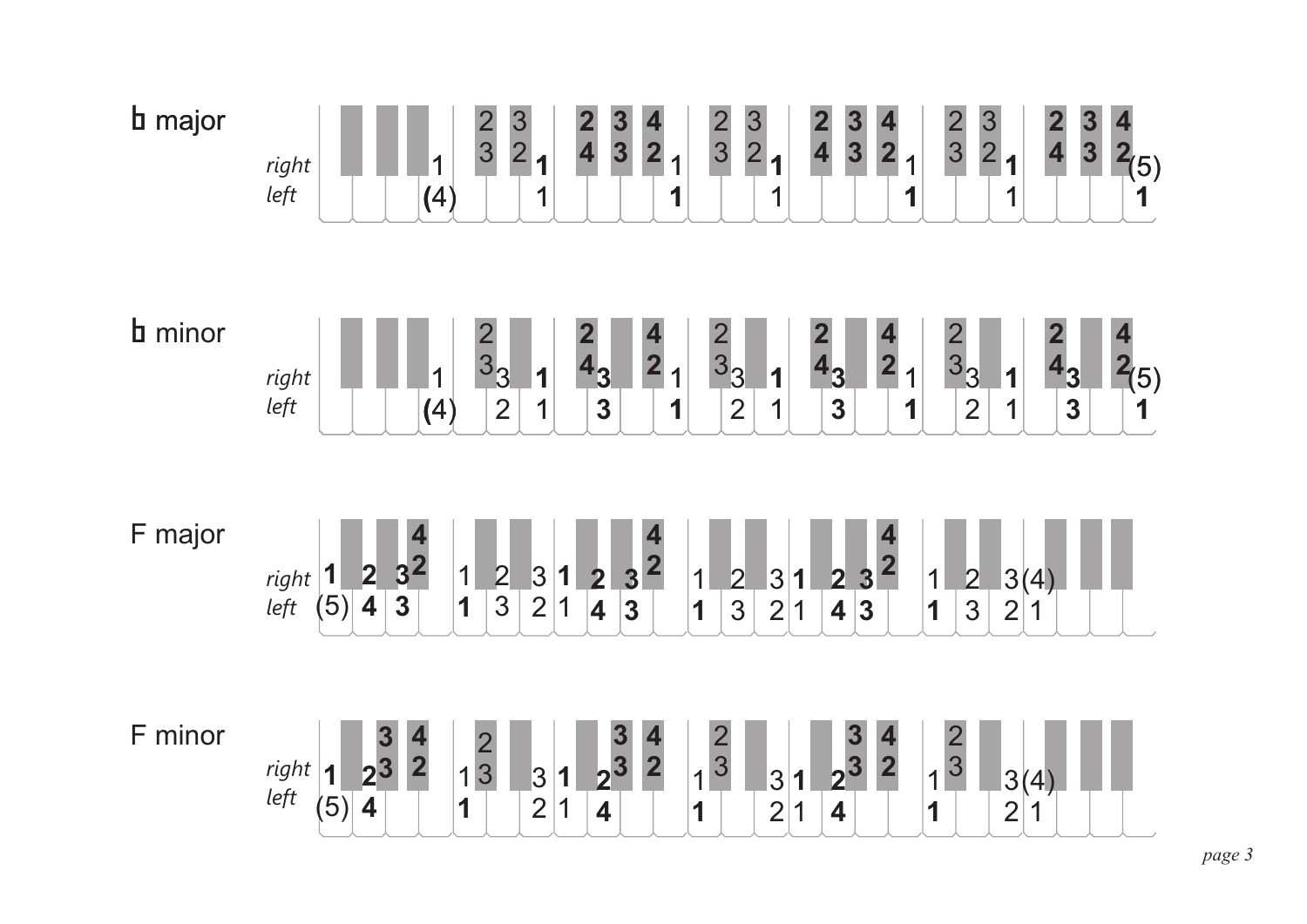The E major group E major, E minor, A major, A minor, D major, D minor, G major, G minor C major, C minor, Ab major, G# minor and C# minor

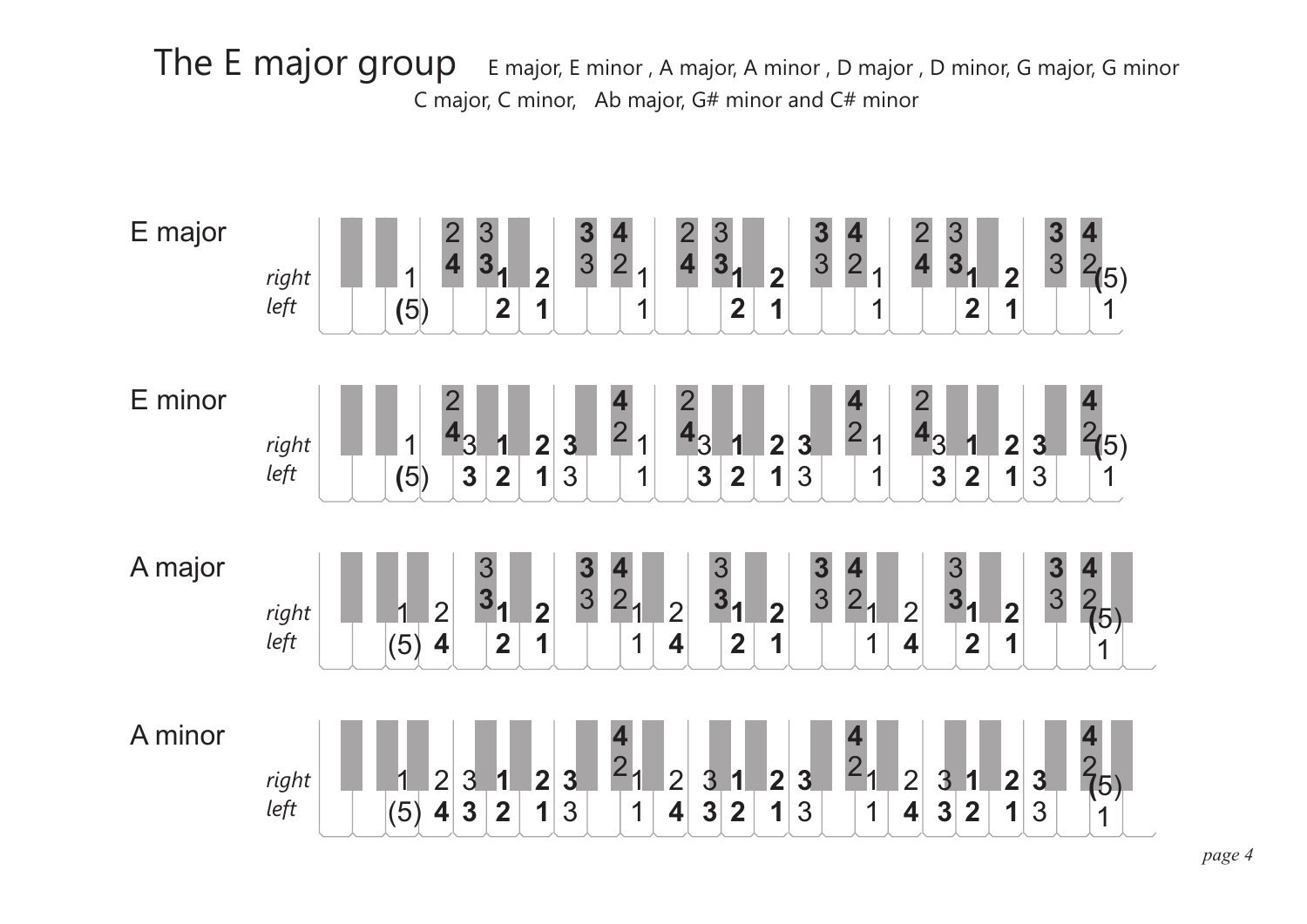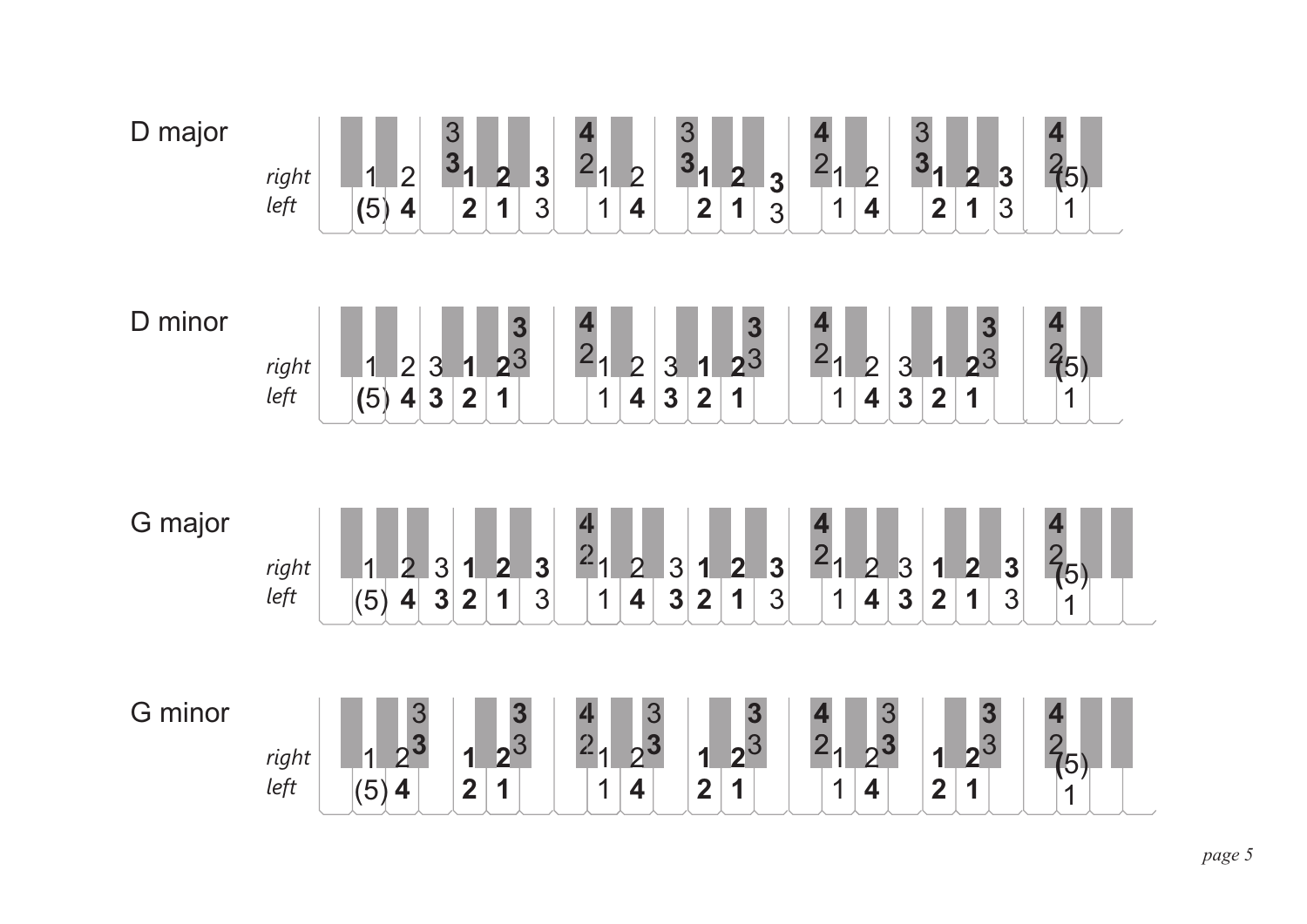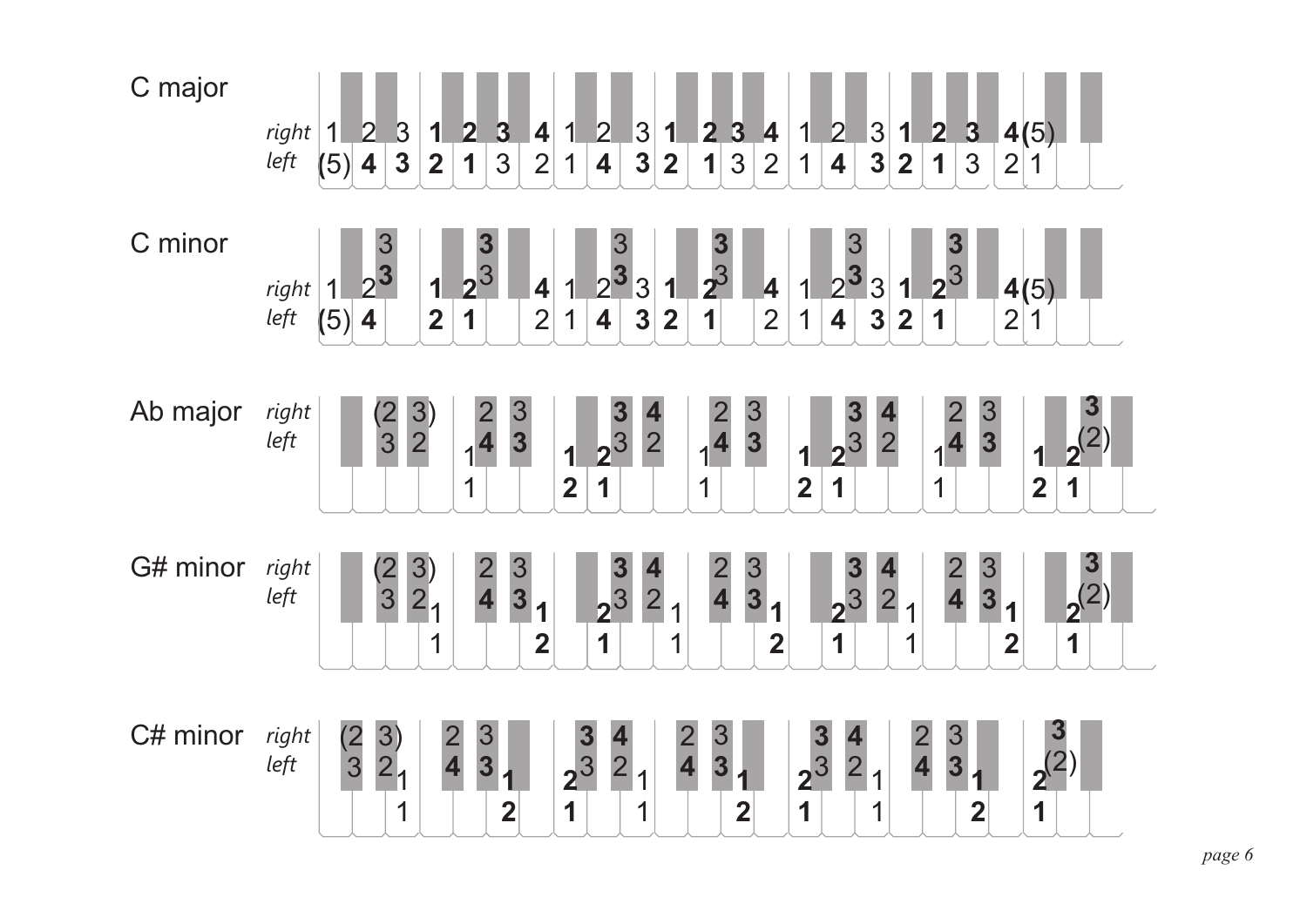The Leftovers Eb major, F# minor, Bb major